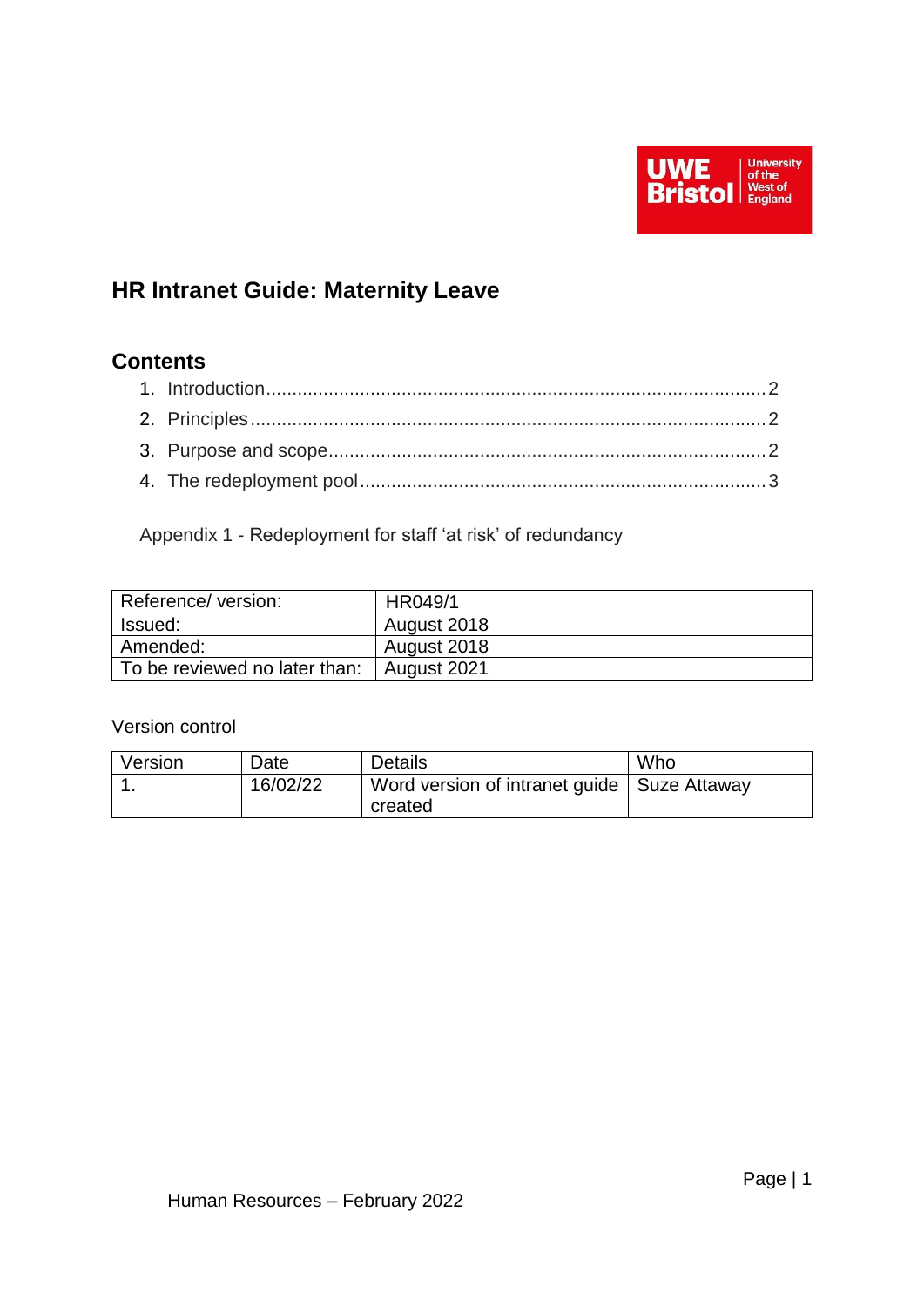#### **1. Overview**

- 1.1 Every pregnant member of staff is entitled to 52 weeks' maternity leave regardless of length of service. The pay you receive during your maternity leave depends on how long you have worked for the University, or for another employer from whom we recognise continuous service (see 'Part 4: Pay' for more details).
- 1.2 We recommend you print off the [maternity checklist](https://docs.uwe.ac.uk/ou/hr/_layouts/15/download.aspx?SourceUrl=https://docs.uwe.ac.uk/ou/hr/IntranetContent/Maternity%20checklist.docx) (Word) and discuss this with your line manager.

## **Legal considerations and protection from discrimination**

- 1.3 You have a legal responsibility to notify your employer of your pregnancy by the 15th week prior to the expected week of childbirth (EWC). The legislation that protects you at work while pregnant will only apply once the University knows about your pregnancy, so you should notify HR and your line manager as soon as possible.
- 1.4 Once the University has been notified you will be entitled to paid time off to attend antenatal classes, and you will be protected against pregnancy-related discrimination.

## **2. Notifying UWE Bristol of your pregnancy**

#### **Informing HR and your manager**

- 2.1 Going public with your news is a personal decision; however, you should notify your line manager and Human Resources of your pregnancy as soon as possible. HR will send you more information about next steps.
- 2.2 The 15th week before your baby is due is the latest you can notify the University of your pregnancy. Your MatB1 form (maternity certificate), normally issued after your 20 week scan at around the 25th or 26th week of pregnancy, will need to be sent to HR as soon as possible. The date on the MatB1 will be used for calculating your pay and cannot be changed.

#### **Starting maternity leave**

- 2.3 Maternity leave can start on any day of the week, and the earliest date you can start is the beginning of the 11th week before the expected week of childbirth (EWC) – week 29 of your pregnancy. However, you can choose to carry on working right up to the day on which your baby is due, which is the latest you can start maternity leave.
- 2.4 You will need to give at least 28 days' notice of the date on which you wish to start your maternity leave by submitting a [maternity leave notification](https://docs.uwe.ac.uk/ou/hr/_layouts/15/download.aspx?SourceUrl=https://docs.uwe.ac.uk/ou/hr/IntranetContent/Maternity%20Leave%20Notification%20Form.docx)  [form](https://docs.uwe.ac.uk/ou/hr/_layouts/15/download.aspx?SourceUrl=https://docs.uwe.ac.uk/ou/hr/IntranetContent/Maternity%20Leave%20Notification%20Form.docx) (Word). If you are absent from work for a pregnancy-related reason during the 28 days before the start of your EWC, your maternity leave and pay will start on the first day of absence.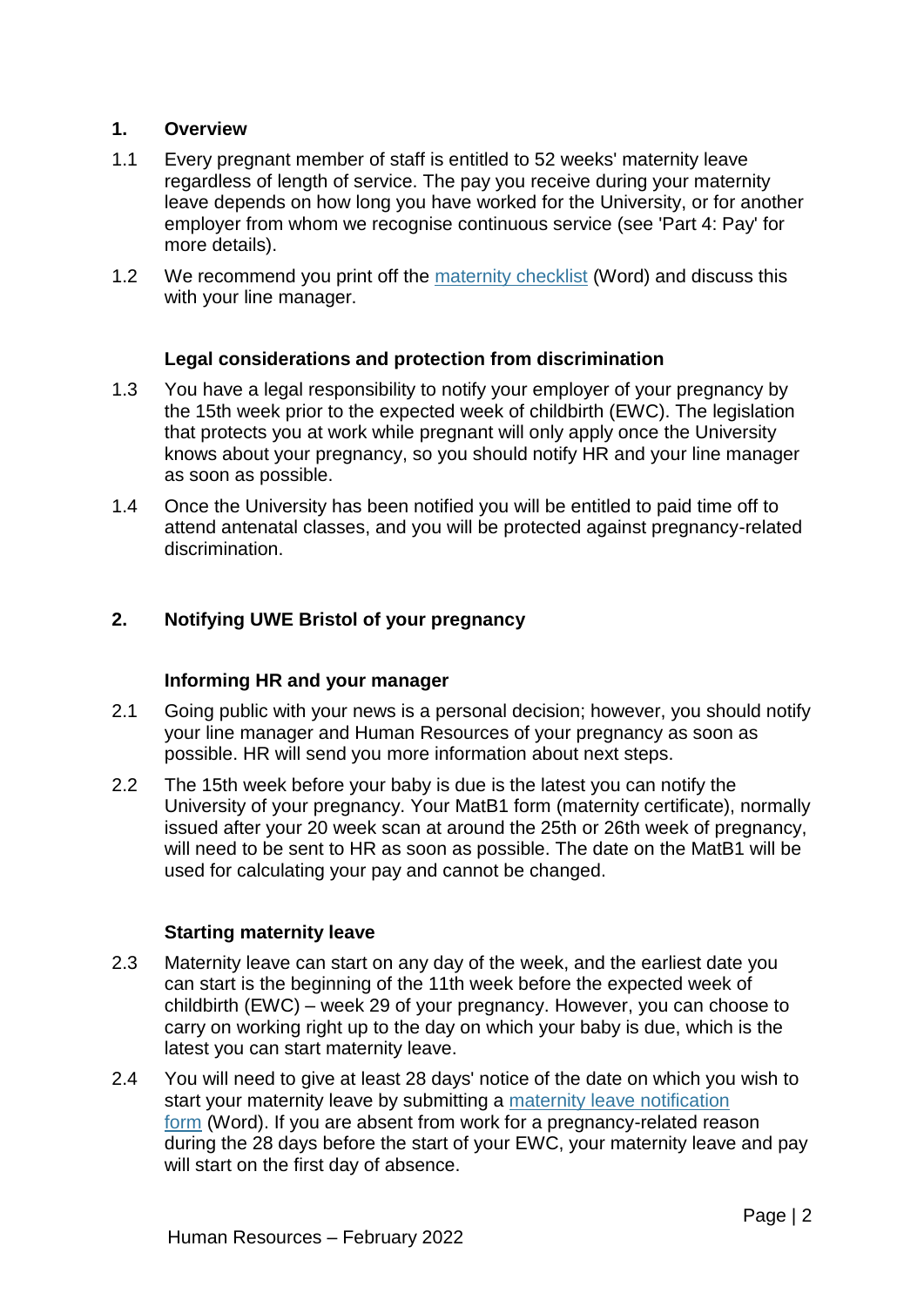2.5 If your baby arrives early your maternity leave will start on the day after the birth. In this case, you will need to notify us of the date of birth as soon as you are able so that we can make the necessary adjustment to ensure that your statutory maternity pay (SMP) is paid at the correct time.

## **Stillbirths or miscarriages**

2.6 If you suffer a stillbirth or miscarriage after the 24th week of pregnancy, you will still be entitled to the maternity leave and pay option that you qualify for. If a stillbirth or a miscarriage happens before the 24th week of pregnancy there is no entitlement to maternity pay or leave. However, you may wish to consider taking [compassionate leave](https://intranet.uwe.ac.uk/tasks-guides/Guide/Compassionate-leave) or [sickness absence leave.](https://intranet.uwe.ac.uk/tasks-guides/Collection/Sickness-absence) There are various levels of support the University can offer, including face-to-face counselling through the [employee assistance programme](https://intranet.uwe.ac.uk/tasks-guides/Guide/employee-assistance-programme) during this difficult time.

## **3. Before your maternity leave**

- 3.1 Once you have notified HR and your manager of your pregnancy, your manager will meet with you to discuss certain things, including:
	- carrying out a [risk assessment](https://docs.uwe.ac.uk/sites/health-and-safety/_layouts/15/download.aspx?SourceUrl=https://docs.uwe.ac.uk/sites/health-and-safety/Documents/HSS14_General_RA_Form_2016.docx) (Word) to remove any potential risk to you and your baby (see also the [health and safety guidance](https://docs.uwe.ac.uk/sites/health-and-safety/Documents/G005_New%20and%20Expectant%20Mothers%202015.pdf) (PDF) for new and expectant mothers)
	- carrying out a [workstation review](https://intranet.uwe.ac.uk/tasks-guides/Guide/display-screen-equipment) and make reasonable [adjustments](https://docs.uwe.ac.uk/ou/hr/_layouts/15/download.aspx?SourceUrl=https://docs.uwe.ac.uk/ou/hr/IntranetContent/Reasonable%20Adjustments%20policy%20FINAL%20April%202015.docx) (Word) as necessary
	- when you are intending to start maternity leave, to plan cover for your absence
	- how your annual leave will be managed
	- how to maintain reasonable contact and how you wish to be kept in touch.

#### **Annual leave**

- 3.2 You will continue to accrue annual leave during the whole period of maternity leave. We recommend that you use as much of this as possible prior to starting maternity leave.
- 3.3 Alternatively you can return to the payroll at the end of maternity leave and use the accrued leave to delay your physical return to work. You should discuss annual leave options with your manager in the usual way. Use the [annual leave calculator](https://docs.uwe.ac.uk/ou/hr/_layouts/15/download.aspx?SourceUrl=https://docs.uwe.ac.uk/ou/hr/IntranetContent/Online%20annual%20leave%20calculator.xlsx) (Excel) to calculate what you will accrue.
- 3.4 When you return from maternity leave you will be compensated for the actual number of bank holidays and UWE Bristol closure days that occurred during your maternity leave. As this leave cannot be taken in advance of starting maternity leave, you can choose whether to take it immediately following maternity leave or to have them paid as a lump sum.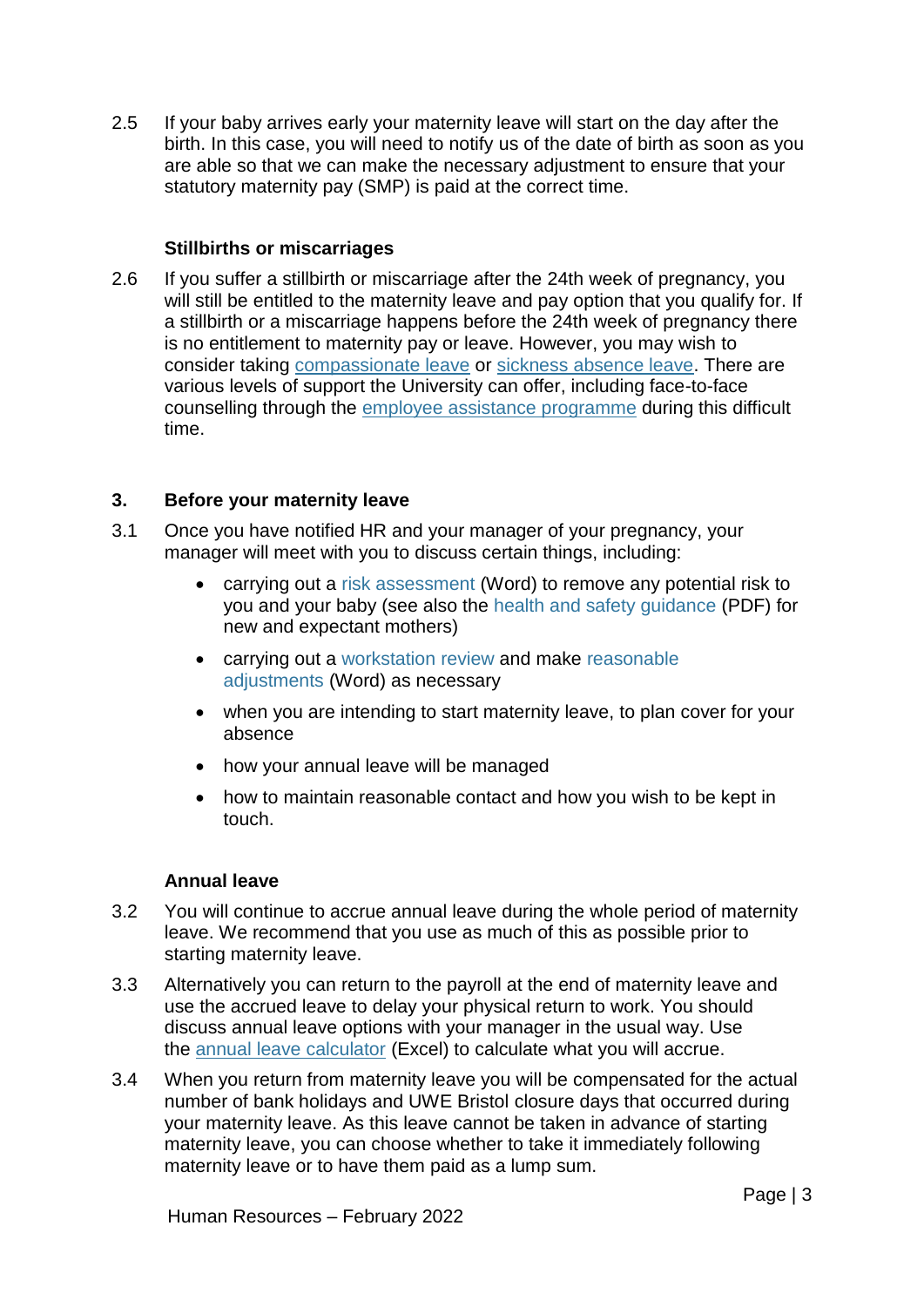#### **Antenatal appointments**

- 3.5 You are entitled to paid time off for antenatal appointments, such as midwife appointments and scans. Antenatal care is not just restricted to medical examinations but also includes relaxation and parent-craft classes. Your manager may ask to see evidence of these appointments.
- 3.6 If you wish to attend other antenatal classes (such as National Childbirth Trust, pregnancy yoga etc.) not prescribed by your midwife or GP, you are expected to use annual leave if these take place during your working hours or discuss other options with your manager. The flexitime scheme [currently](https://intranet.uwe.ac.uk/tasks-guides/Guide/Covid-19-and-managing-people#part2)  [remains suspended,](https://intranet.uwe.ac.uk/tasks-guides/Guide/Covid-19-and-managing-people#part2) however, a flexible approach to carrying out work can still be taken if it works for the requirements of your role and the team.
- 3.7 Fathers and partners are also eligible to go with mothers to antenatal appointments. The University provides paid time off for attending the first appointment; the second is offered as unpaid time off and can be managed using [annual leave](https://intranet.uwe.ac.uk/tasks-guides/Guide/Annual-leave) or a flexible approach as outlined above.

## **4. Pay**

4.1 You are entitled to 52 weeks maternity leave regardless of length of service. However, the pay you receive during your maternity leave depends on how long you have worked for the University, or for another employer from whom we recognise continuous service.

| Length of continuous<br>service                                                              | Pay entitlement                                                                                                                                                                                                                                                                                                                                                                           |
|----------------------------------------------------------------------------------------------|-------------------------------------------------------------------------------------------------------------------------------------------------------------------------------------------------------------------------------------------------------------------------------------------------------------------------------------------------------------------------------------------|
| At least one year by the<br>beginning of the 29th<br>week of pregnancy.                      | You qualify for the University's occupational maternity<br>scheme as follows:<br>6 weeks – full pay (90% SMP and 10% OMP), then<br>12 weeks - half pay plus SMP (combined totals<br>will not exceed your full pay), then<br>• 21 weeks – SMP weekly rate or a rate equal to<br>90% of your average weekly earnings (whichever<br>is lower), then<br>13 weeks - unpaid leave.<br>$\bullet$ |
| At least 26 weeks by the<br>beginning of the<br>qualifying week (25th<br>week of pregnancy). | You qualify for the statutory maternity scheme as follows:<br>• 6 weeks $-90\%$ of your average weekly earnings,<br>then<br>$\bullet$ 33 weeks – SMP weekly rate or a rate equal to<br>90% of your average weekly earnings (whichever<br>is lower), then<br>13 weeks - unpaid leave.<br>$\bullet$                                                                                         |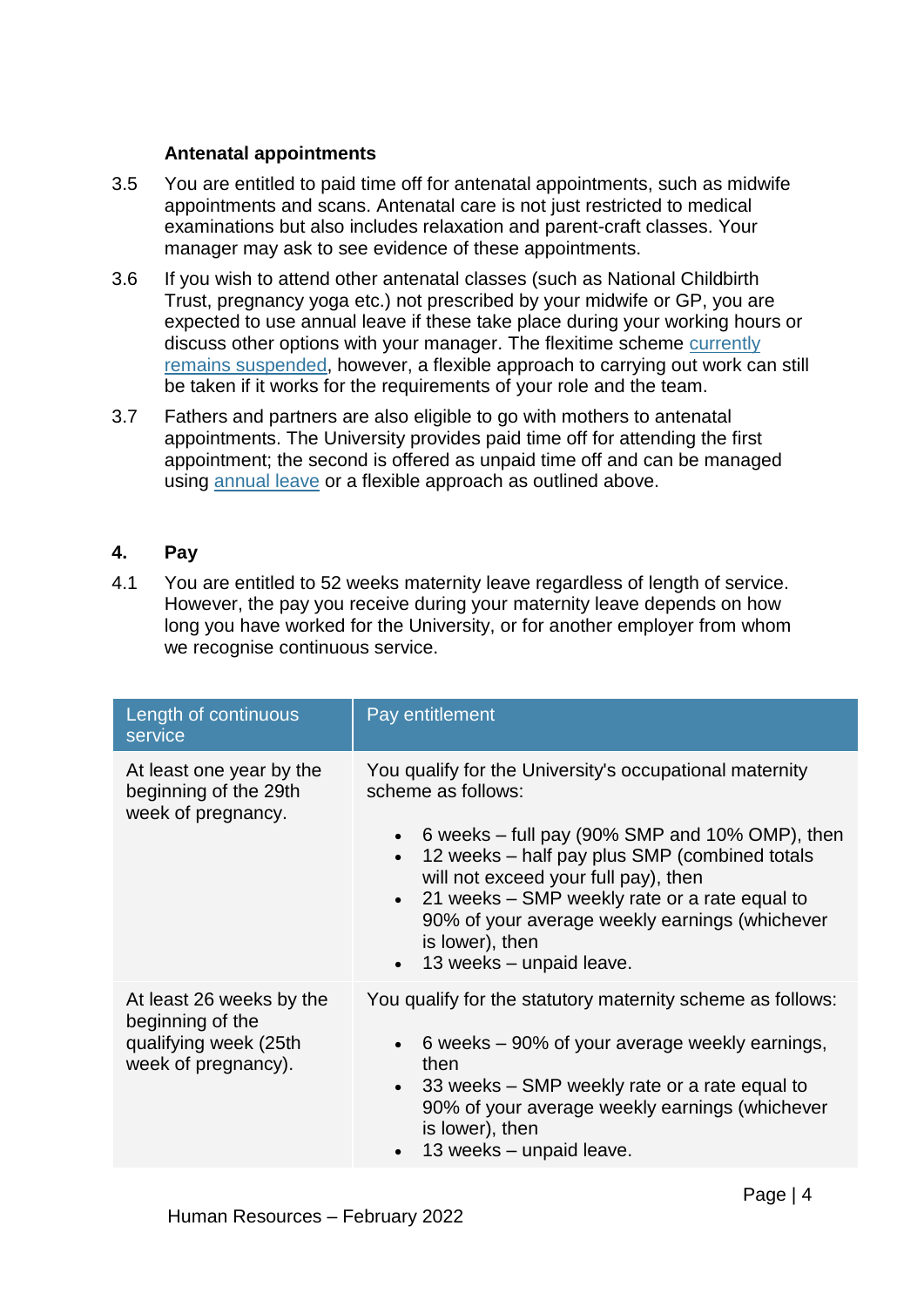| Less than 26 weeks by<br>the beginning of the | 52 weeks - unpaid leave.                                                                                                                                                                                                                              |
|-----------------------------------------------|-------------------------------------------------------------------------------------------------------------------------------------------------------------------------------------------------------------------------------------------------------|
| qualifying week (25th<br>week of pregnancy).  | You should contact Jobcentre Plus as soon as possible to<br>find out if you are eligible to claim maternity allowance.                                                                                                                                |
|                                               | If you are eligible, you will need to bring your MatB1 form<br>to HR as soon as possible so that we can take a copy<br>and issue you with form SMP1, which you will need to<br>return to Jobcentre Plus with your maternity allowance<br>(MA1) claim. |

- 4.2 Maternity pay will be paid on the usual payday. Statutory maternity pay (SMP) and occupational maternity pay (OMP) will be identified separately on your payslip, which will be automatically sent to your home address during your maternity leave.
- 4.3 Maternity pay is subject to normal deductions for income tax, national insurance and superannuation (if you are in the pension scheme). During your maternity leave, you will continue to be due salary increments and pay awards in the normal way.

## **Maternity and pension**

- 4.4 If you are contributing to the pension scheme, the paid period of your leave will count as reckonable service for assessing pension benefits on retirement. Unpaid periods do not count as reckonable service.
- 4.5 To purchase any lost pension benefit following a period of unpaid maternity leave please see the relevant scheme details below.

| <b>Pension scheme</b>                                    | How to purchase                                                                                                                                                                                                                                     | <b>Details</b>                                                                                                                                                                             |
|----------------------------------------------------------|-----------------------------------------------------------------------------------------------------------------------------------------------------------------------------------------------------------------------------------------------------|--------------------------------------------------------------------------------------------------------------------------------------------------------------------------------------------|
| Teachers'<br><b>Pension Scheme</b><br>(TPS) members.     | Visit the TPS 'pay more to get<br>more' webpage.                                                                                                                                                                                                    | You can calculate the<br>cost via the TPS<br>additional pension<br>calculator and apply via<br>your 'my pension online'<br>account.                                                        |
| Local<br>Government<br><b>Pension Scheme</b><br>members. | <b>Visit the Avon Pension Fund</b><br>webpage and select 'buy extra<br>pension'. An online calculator<br>and application form can be<br>found here.<br>You will need to contact the<br>Payroll and Pensions team for<br>your 'lost pensionable pay' | Under this arrangement<br>the cost is shared: one<br>third by the employee,<br>two thirds by the<br>employer. This can be<br>paid as a lump sum or<br>monthly payments via<br>your salary. |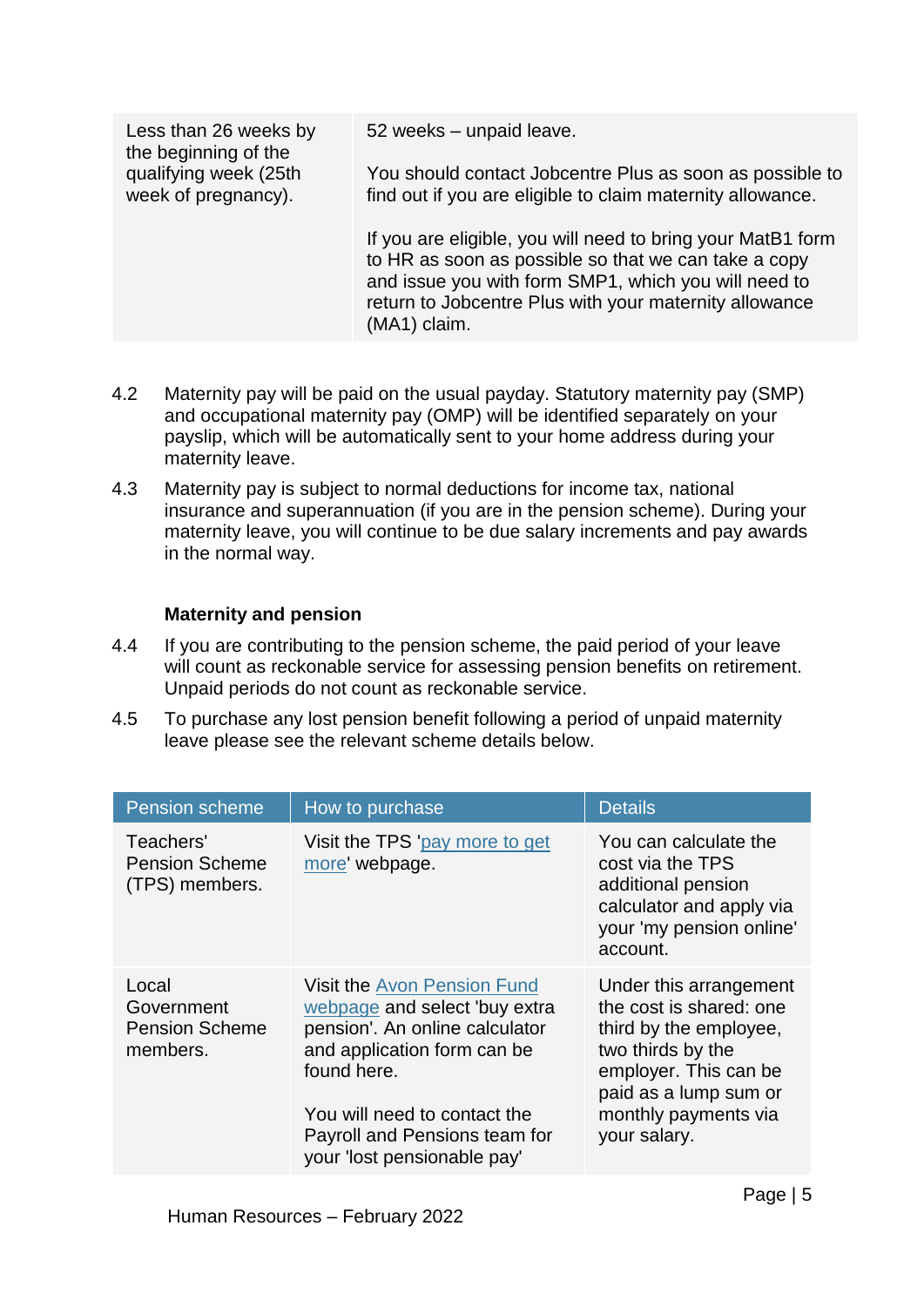|                                                    | figure to complete the<br>application.                                                         | If you make the election<br>within 30 days of<br>returning from unpaid<br>maternity absence, this<br>becomes a Shared<br><b>Cost Additional Pension</b><br>Contract (SCAPC). |
|----------------------------------------------------|------------------------------------------------------------------------------------------------|------------------------------------------------------------------------------------------------------------------------------------------------------------------------------|
| University<br>Superannuation<br>Scheme<br>members. | Contact the Payroll and<br>Pensions Team in HR for<br>further advice<br>at pensions@uwe.ac.uk. |                                                                                                                                                                              |

## **Termination of fixed term contract**

4.6 If your contract of employment comes to an end when you are on maternity leave we will pay you all outstanding statutory maternity pay in one final payment when you leave. If you are in receipt of occupational maternity pay this only accrues on a daily basis and will be paid up to the end of your employment with the University, if this is before the end of the OMP period.

## **5. During maternity leave**

#### **KIT days**

- 5.1 Keeping in touch (KIT) days enable you to work for up to 10 days during maternity leave without losing your entitlements to statutory maternity pay (SMP) or your maternity leave ending as a result of your return. KIT days may be useful for training or away days that help you keep in touch with your colleagues.
- 5.2 KIT days cannot take place within two weeks of the birth of your child, nor can they be used to extend the maternity leave period. They can be used consecutively, individually or in blocks, but must be by agreement with you and your line manager. Any work on any day (even as little as an hour) will count as a whole KIT day.
- 5.3 Please ensure you print off a [KIT day form](https://docs.uwe.ac.uk/ou/hr/_layouts/15/download.aspx?SourceUrl=https://docs.uwe.ac.uk/ou/hr/IntranetContent/Maternity%20-%20keeping%20in%20touch%20claim%20form.docx) (Word), and complete this on the day you attend work, ensuring this has been signed off by your manager. This form must then be signed off and send to Payroll in HR on the same day.

## **Changing from maternity leave to shared parental leave**

5.4 If you intend to end your maternity leave and enter the shared parental leave scheme, you must complete the [shared parental leave application](https://docs.uwe.ac.uk/ou/hr/_layouts/15/download.aspx?SourceUrl=https://docs.uwe.ac.uk/ou/hr/IntranetContent/SPL%20Application%20Form%20%28mother-primary%20adoptor%29.docx)  [form](https://docs.uwe.ac.uk/ou/hr/_layouts/15/download.aspx?SourceUrl=https://docs.uwe.ac.uk/ou/hr/IntranetContent/SPL%20Application%20Form%20%28mother-primary%20adoptor%29.docx) (Word), giving us notice that your maternity leave will be ending. See the shared parental leave guide for more information.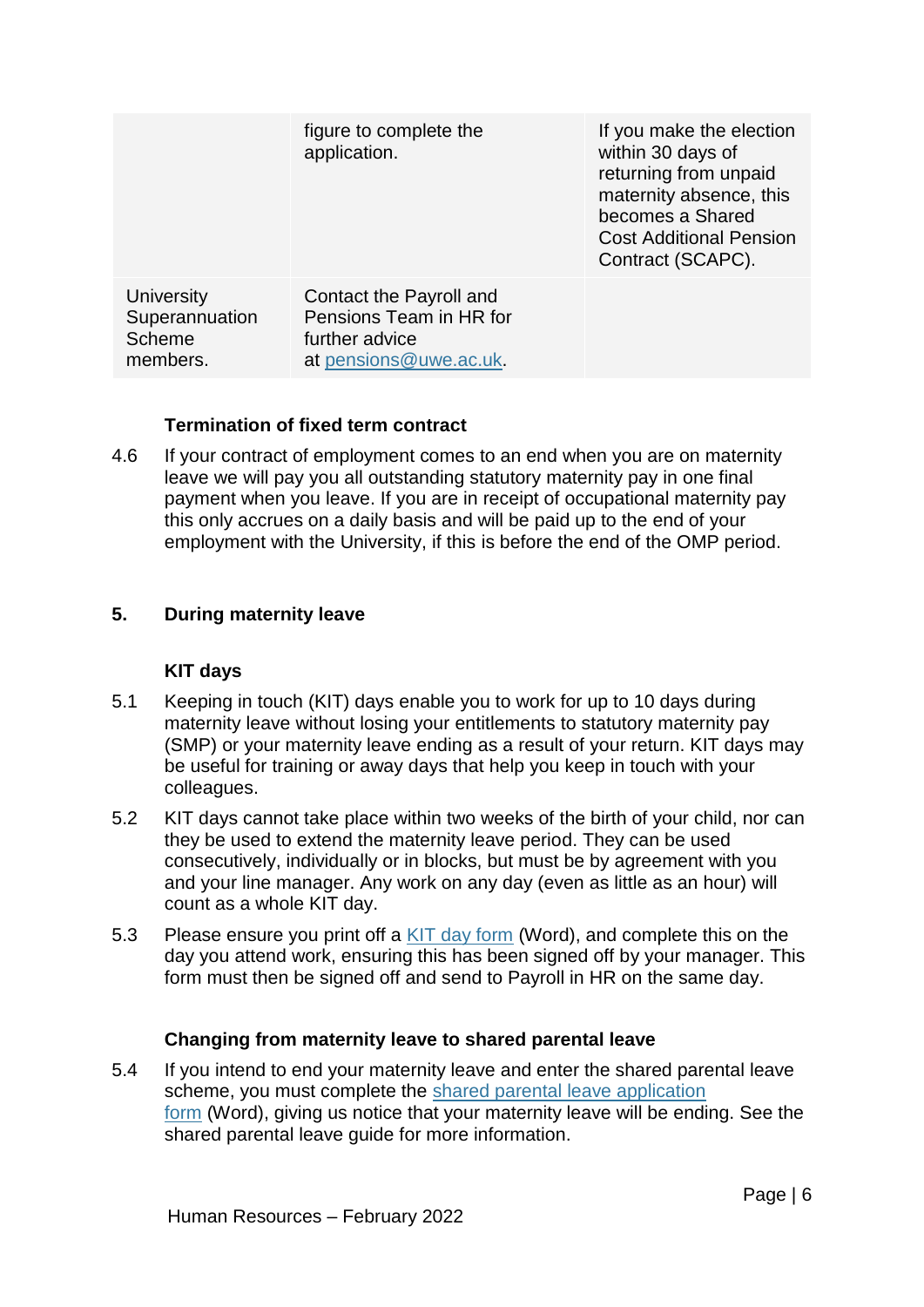#### **Pregnancy within a probationary period**

5.5 If your probationary period has not been confirmed before the start of your maternity leave, your probationary period will be extended due to the absence. Your manager should plan further meetings with you when you return to work. The final report should be submitted six months after your return.

## **Pregnancy on a fixed-term contract**

- 5.6 HR will remain in contact with you and your manager regarding your fixed term contract, just as if you were not on maternity leave, and will keep you informed at every stage. If your post is not to be extended, and you have the requisite length of service, you will be eligible to be redeployed into a suitable alternative role.
- 5.7 If your contract of employment or assignment comes to an end when you are on maternity leave in your paid period, we will pay you all outstanding statutory maternity pay in one final payment when you leave.
- 5.8 If you receive occupational maternity pay, this only accrues on a daily basis and will be paid up to the end of your employment with the University if this is before the end of the occupational pay period.

## **Leaving your job**

- 5.9 If you decide to not return to work after the birth, you need to notify us in writing, giving your contractual period of notice. If you do not specify a date, your resignation will be effective from the end of the statutory maternity pay period.
- 5.10 If there is any statutory maternity pay (SMP) owed to you it will be paid as a lump sum. You will not be required to pay back any occupational maternity pay (OMP).

#### **6. Returning from maternity leave**

#### **Planning for your return**

- 6.1 Legally you need to take a minimum of two weeks leave after the birth of your baby.
- 6.2 You are entitled to remain absent for a period of 52 weeks and the University will assume that you will take the maximum leave to which you are entitled, unless you notify your line manager and HR otherwise.
- 6.3 You will need to give at least eight weeks' notice of your return by completing the [maternity return form](https://docs.uwe.ac.uk/ou/hr/_layouts/15/download.aspx?SourceUrl=https://docs.uwe.ac.uk/ou/hr/IntranetContent/Maternity%20Return%20Form.docx) (Word). Your manager will arrange a return to work induction to ensure that your transition back into the workplace is as smooth as possible.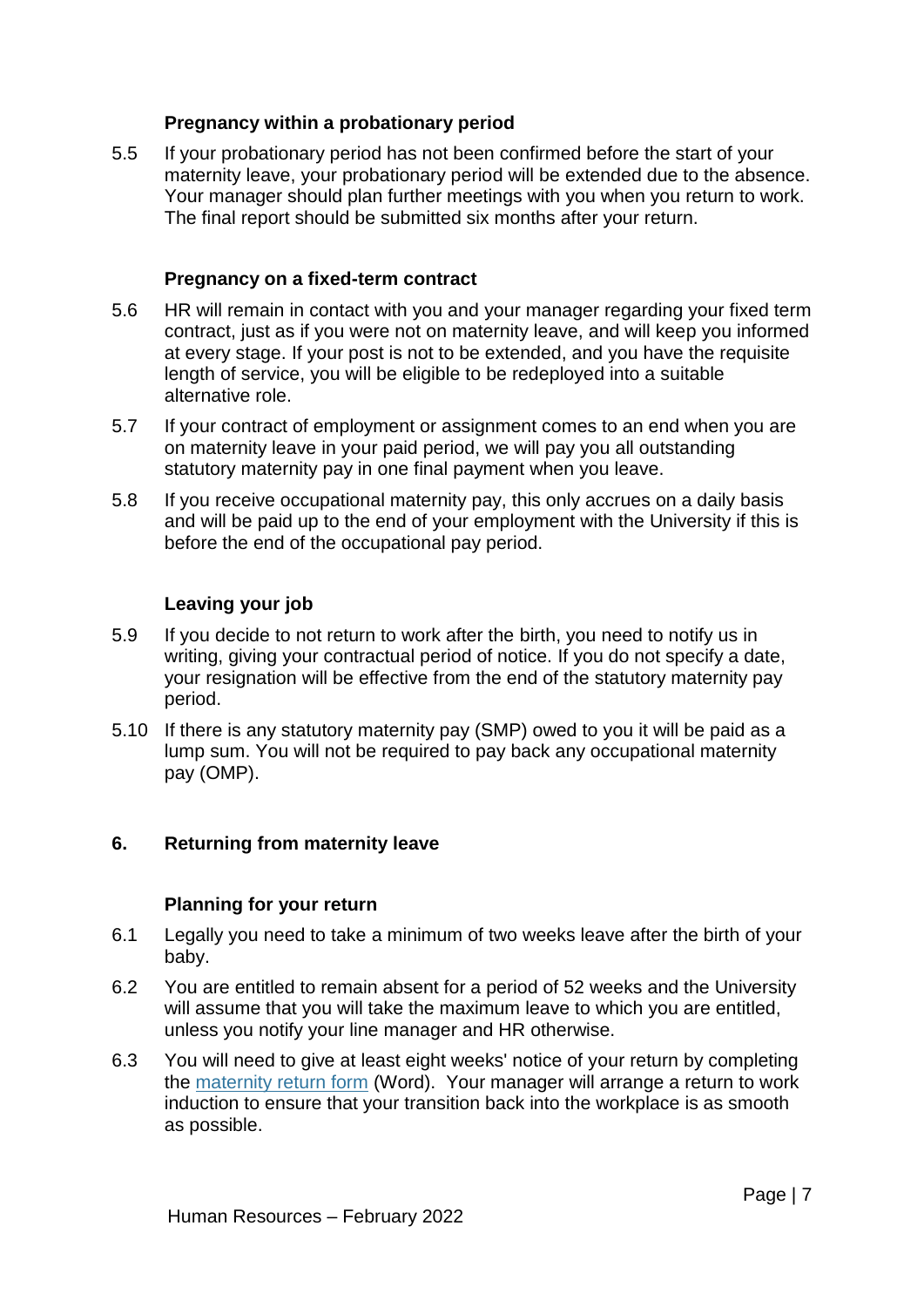- 6.4 You are entitled to return to the same job on the same terms and conditions of employment that were in place when you started your maternity leave. However, if it is not reasonably practicable for you to return to your role, you would be offered a suitable alternative. The terms and conditions would be no less favourable than those of your original job.
- 6.5 If you are unable to return to work because of illness, you must provide a doctor's certificate and the absence will be treated as sick leave from your return date – the normal conditions governing sick pay and sick leave will then apply.

## **Flexible working**

6.6 If you wish to return to work on reduced hours we would encourage you to discuss this with your manager prior to the start of your maternity leave. You will need to take into consideration how annual leave is managed, as this accrues at the rate at which maternity leave starts. If a change of hours is agreed this will take effect when you return to work following maternity leave. See the [flexible working arrangements](https://intranet.uwe.ac.uk/tasks-guides/Guide/Flexible-working-arrangements) guide for more information about flexible working.

## **Breastfeeding**

- 6.7 We support your choice in how and where you feed your baby, and we will support breastfeeding at work if that is your desire. By law, it is up to you to decide how long you wish to breastfeed your baby and returning to work doesn't mean you have to stop.
- 6.8 If you return to work and are breastfeeding, we have an obligation to provide you with a suitable, healthy and private area so that you can express or breastfeed (a toilet is not considered a suitable area). There are also several suitable rooms available across the University:
	- $-6X231$  Frenchav.
	- $\bullet$  2E33a Frenchay.
	- $-1H029b Glenside.$
- 6.9 Your manager should allow you to use your breaks to be able to express your milk. If your childcare is close to work then you may be able to arrange breaks from work scheduled around feeding to allow you to feed your baby.
- 6.10 Although the flexitime scheme [currently remains suspended,](https://intranet.uwe.ac.uk/tasks-guides/Guide/Covid-19-and-managing-people#part2) a flexible approach to carrying out work can still be taken if it works for the requirements of your role and the team. We encourage you to discuss suitable arrangements with your manager, including how and where you will be able to store expressed milk.
- 6.11 You should notify us and your manager in writing that it is your intention to breastfeed so that suitable arrangements can be put in place ready for your return.